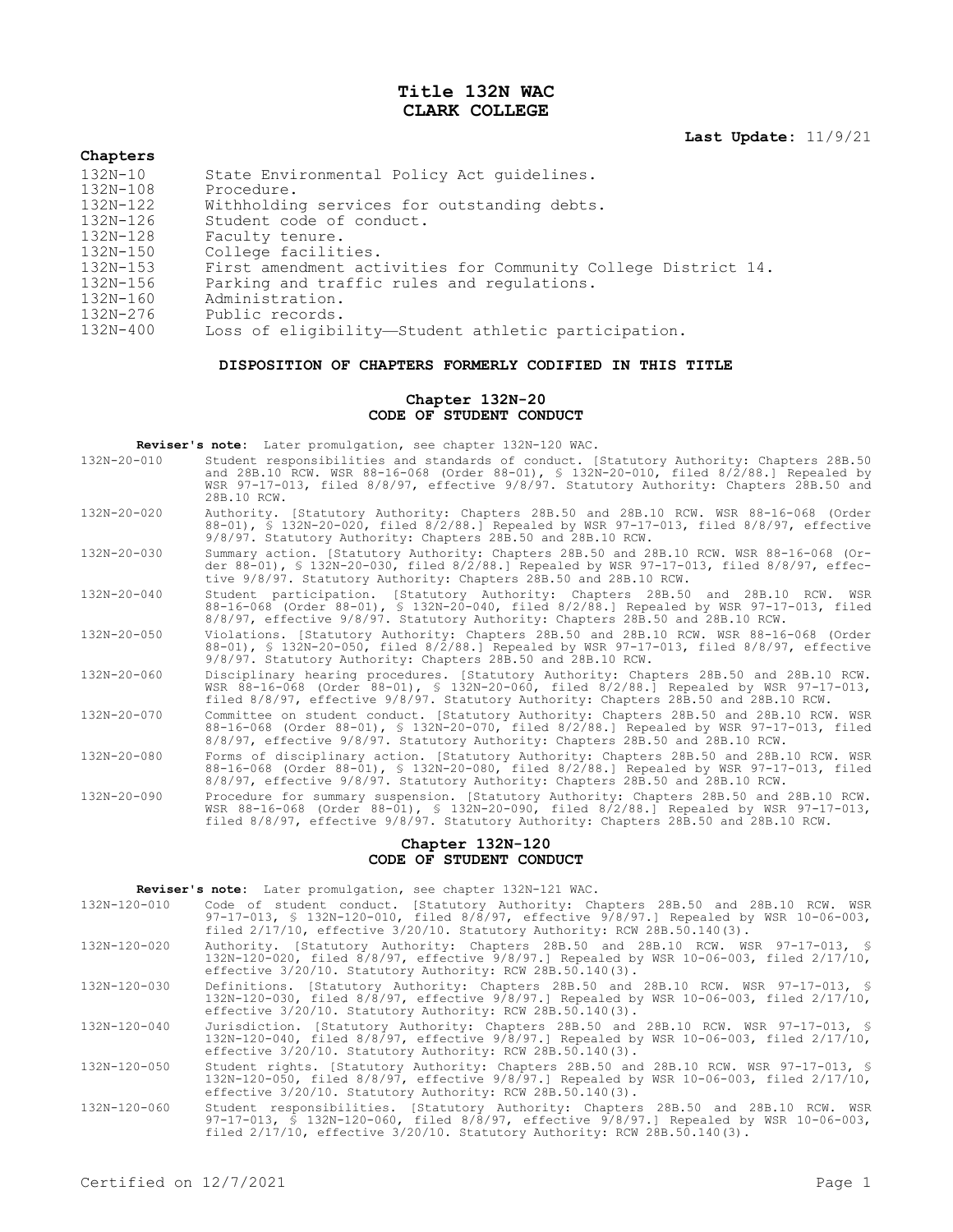| $132N - 120 - 065$ | Denial of access to Clark College. [Statutory Authority: Chapters 28B.50 and 28B.10 RCW.<br>WSR 97-17-013, § 132N-120-065, filed 8/8/97, effective 9/8/97.1 Repealed by WSR<br>10-06-003, filed 2/17/10, effective 3/20/10. Statutory Authority: RCW 28B.50.140(3).                                         |
|--------------------|-------------------------------------------------------------------------------------------------------------------------------------------------------------------------------------------------------------------------------------------------------------------------------------------------------------|
| 132N-120-070       | Disciplinary action. [Statutory Authority: Chapters 28B.50 and 28B.10 RCW. WSR 97-17-013,<br>\$ 132N-120-070, filed 8/8/97, effective 9/8/97.] Repealed by WSR 10-06-003, filed<br>2/17/10, effective 3/20/10. Statutory Authority: RCW 28B.50.140(3).                                                      |
| $132N - 120 - 080$ | Initial disciplinary proceedings. [Statutory Authority: Chapters 28B.50 and 28B.10 RCW.<br>WSR 97-17-013, § 132N-120-080, filed 8/8/97, effective 9/8/97.] Repealed by WSR<br>10-06-003, filed 2/17/10, effective 3/20/10. Statutory Authority: RCW 28B.50.140(3).                                          |
| 132N-120-090       | Appeals. [Statutory Authority: Chapters 28B.50 and 28B.10 RCW. WSR 97-17-013, §<br>132N-120-090, filed 8/8/97, effective 9/8/97.] Repealed by WSR 10-06-003, filed 2/17/10,<br>effective 3/20/10. Statutory Authority: RCW 28B.50.140(3).                                                                   |
| 132N-120-100       | Committee on student conduct. [Statutory Authority: Chapters 28B.50 and 28B.10 RCW. WSR<br>97-17-013, § 132N-120-100, filed 8/8/97, effective 9/8/97.] Repealed by WSR 10-06-003,<br>filed 2/17/10, effective 3/20/10. Statutory Authority: RCW 28B.50.140(3).                                              |
| 132N-120-110       | Adjudicative proceedings before the committee on student conduct. [Statutory Authority:<br>Chapters 28B.50 and 28B.10 RCW. WSR 97-17-013, § 132N-120-110, filed 8/8/97, effective<br>$9/8/97$ .] Repealed by WSR 10-06-003, filed 2/17/10, effective 3/20/10. Statutory Authori-<br>ty: RCW 28B.50.140(3).  |
| 132N-120-120       | Recordkeeping. [Statutory Authority: Chapters 28B.50 and 28B.10 RCW. WSR 97-17-013, §<br>132N-120-120, filed 8/8/97, effective 9/8/97.1 Repealed by WSR 10-06-003, filed 2/17/10,<br>effective 3/20/10. Statutory Authority: RCW 28B.50.140(3).                                                             |
| $132N - 120 - 130$ | Evidence admissible in hearings. [Statutory Authority: Chapters 28B.50 and 28B.10 RCW.<br>WSR 97-17-013, § 132N-120-130, filed 8/8/97, effective 9/8/97.] Repealed by WSR<br>10-06-003, filed 2/17/10, effective 3/20/10. Statutory Authority: RCW 28B.50.140(3).                                           |
| $132N - 120 - 140$ | Initial order-Petition for administrative review-Final order. [Statutory Authority:<br>Chapters 28B.50 and 28B.10 RCW. WSR 97-17-013, § 132N-120-140, filed 8/8/97, effective<br>$9/8/97$ . Repealed by WSR 10-06-003, filed $2/17/10$ , effective $3/20/10$ . Statutory Authori-<br>ty: RCW 28B.50.140(3). |
| $132N - 120 - 150$ | Summary action. [Statutory Authority: Chapters 28B.50 and 28B.10 RCW. WSR 97-17-013, §<br>132N-120-150, filed 8/8/97, effective 9/8/97.] Repealed by WSR 10-06-003, filed 2/17/10,<br>effective 3/20/10. Statutory Authority: RCW 28B.50.140(3).                                                            |
| $132N - 120 - 160$ | Suspension for failure to appear. [Statutory Authority: Chapters 28B.50 and 28B.10 RCW.<br>WSR 97-17-013, § 132N-120-160, filed 8/8/97, effective 9/8/97.] Repealed by WSR<br>10-06-003, filed 2/17/10, effective 3/20/10. Statutory Authority: RCW 28B.50.140(3).                                          |
| 132N-120-170       | Appeals from summary suspension hearing. [Statutory Authority: Chapters 28B.50 and 28B.10<br>RCW. WSR 97-17-013, \$ 132N-120-170, filed 8/8/97, effective 9/8/97.] Repealed by WSR<br>10-06-003, filed 2/17/10, effective 3/20/10. Statutory Authority: RCW 28B.50.140(3).                                  |
| $132N - 120 - 180$ | Final decision. [Statutory Authority: Chapters 28B.50 and 28B.10 RCW. WSR 97-17-013, §<br>132N-120-180, filed 8/8/97, effective 9/8/97.1 Repealed by WSR 10-06-003, filed 2/17/10,<br>effective 3/20/10. Statutory Authority: RCW 28B.50.140(3).                                                            |

#### **Chapter 132N-121 CODE OF STUDENT CONDUCT**

**Reviser's note:** Later promulgation, see chapter 132N-125 WAC.

| 132N-121-010 |  |  |                                                                          |  | Code of student conduct. [Statutory Authority: RCW 28B.50.140(3). WSR 10-06-003, § |  |
|--------------|--|--|--------------------------------------------------------------------------|--|------------------------------------------------------------------------------------|--|
|              |  |  |                                                                          |  | 132N-121-010, filed 2/17/10, effective 3/20/10.1 Repealed by WSR 14-12-024, filed  |  |
|              |  |  | $5/27/14$ , effective $7/7/14$ . Statutory Authority: RCW 28B.50.140(3). |  |                                                                                    |  |

- 132N-121-020 Authority. [Statutory Authority: RCW 28B.50.140(3). WSR 10-06-003, § 132N-121-020, filed 2/17/10, effective 3/20/10.] Repealed by WSR 14-12-024, filed 5/27/14, effective 7/7/14. Statutory Authority: RCW 28B.50.140(3).
- 132N-121-030 Definitions. [Statutory Authority: RCW 28B.50.140(3). WSR 10-06-003, § 132N-121-030, filed 2/17/10, effective 3/20/10.] Repealed by WSR 14-12-024, filed 5/27/14, effective 7/7/14. Statutory Authority: RCW 28B.50.140(3).
- 132N-121-040 Jurisdiction. [Statutory Authority: RCW 28B.50.140(3). WSR 10-06-003, § 132N-121-040, filed 2/17/10, effective 3/20/10.] Repealed by WSR 14-12-024, filed 5/27/14, effective 7/7/14. Statutory Authority: RCW 28B.50.140(3).
- 132N-121-045 Students studying abroad. [Statutory Authority: RCW 28B.50.140(3). WSR 10-06-003, § 132N-121-045, filed 2/17/10, effective 3/20/10.] Repealed by WSR 14-12-024, filed 5/27/14, effective 7/7/14. Statutory Authority: RCW 28B.50.140(3).
- 132N-121-050 Student rights. [Statutory Authority: RCW 28B.50.140(3). WSR 10-06-003, § 132N-121-050, filed 2/17/10, effective 3/20/10.] Repealed by WSR 14-12-024, filed 5/27/14, effective 7/7/14. Statutory Authority: RCW 28B.50.140(3).
- 132N-121-060 Grounds for discipline. [Statutory Authority: RCW 28B.50.140(3). WSR 10-06-003, § 132N-121-060, filed 2/17/10, effective 3/20/10.] Repealed by WSR 14-12-024, filed 5/27/14, effective 7/7/14. Statutory Authority: RCW 28B.50.140(3).
- 132N-121-062 Academic dishonesty. [Statutory Authority: RCW 28B.50.140(3). WSR 10-06-003, § 132N-121-062, filed 2/17/10, effective 3/20/10.] Repealed by WSR 14-12-024, filed 5/27/14, effective 7/7/14. Statutory Authority: RCW 28B.50.140(3).

132N-121-065 Trespass. [Statutory Authority: RCW 28B.50.140(3). WSR 10-06-003, § 132N-121-065, filed 2/17/10, effective 3/20/10.] Repealed by WSR 14-12-024, filed 5/27/14, effective 7/7/14. Statutory Authority: RCW 28B.50.140(3).

132N-121-070 Disciplinary sanction. [Statutory Authority: RCW 28B.50.140(3). WSR 10-06-003, § 132N-121-070, filed 2/17/10, effective 3/20/10.] Repealed by WSR 14-12-024, filed 5/27/14, effective 7/7/14. Statutory Authority: RCW 28B.50.140(3).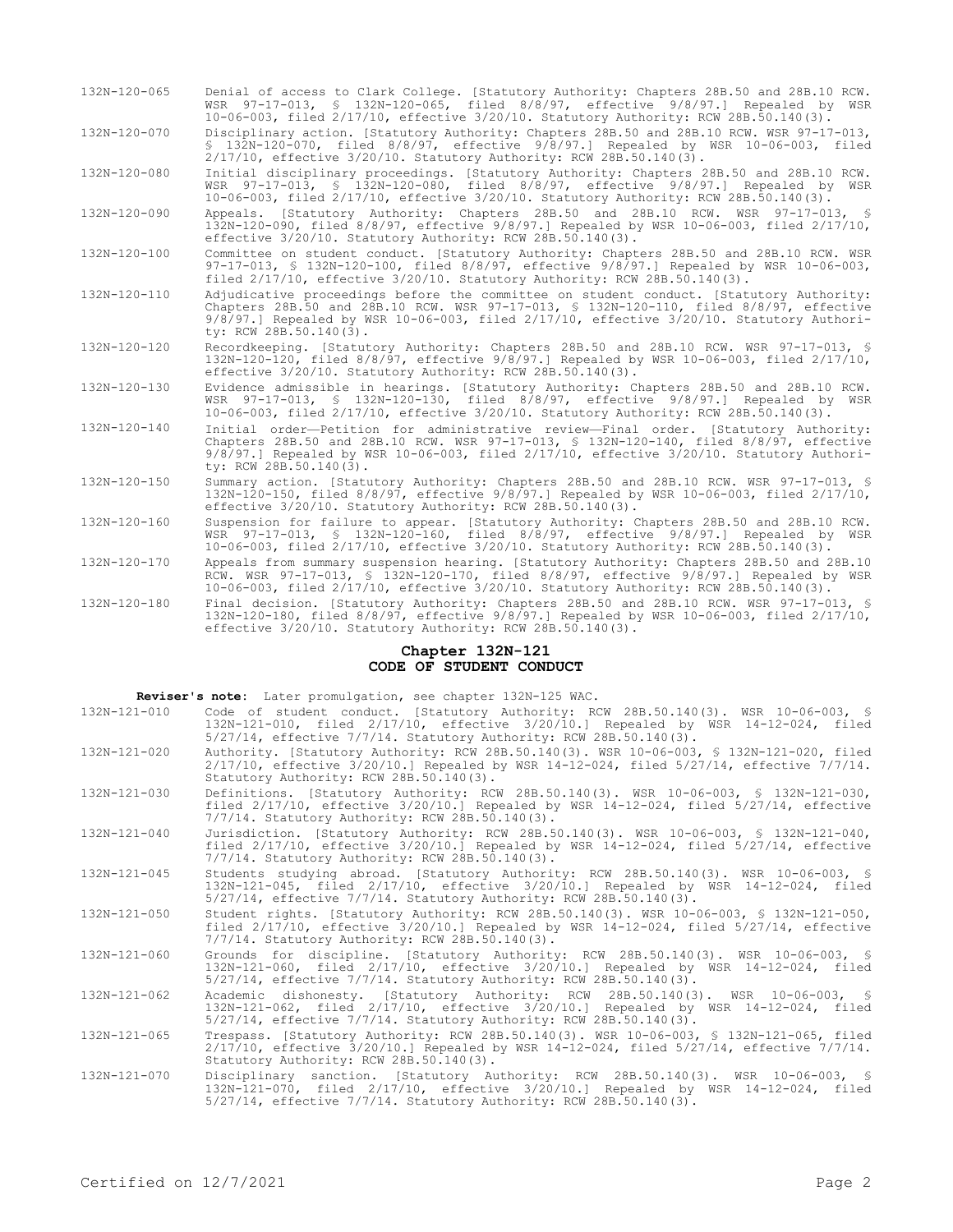| 132N-121-080 | Initial disciplinary proceedings. [Statutory Authority: RCW 28B.50.140(3). WSR 10-06-003, |  |
|--------------|-------------------------------------------------------------------------------------------|--|
|              | § 132N-121-080, filed 2/17/10, effective 3/20/10.1 Repealed by WSR 14-12-024, filed       |  |
|              | $5/27/14$ , effective $7/7/14$ . Statutory Authority: RCW 28B.50.140(3).                  |  |

132N-121-090 Appeals. [Statutory Authority: RCW 28B.50.140(3). WSR 10-06-003, § 132N-121-090, filed 2/17/10, effective 3/20/10.] Repealed by WSR 14-12-024, filed 5/27/14, effective 7/7/14. Statutory Authority: RCW 28B.50.140(3).

132N-121-100 Committee on student conduct. [Statutory Authority: RCW 28B.50.140(3). WSR 10-06-003, § 132N-121-100, filed 2/17/10, effective 3/20/10.] Repealed by WSR 14-12-024, filed 5/27/14, effective 7/7/14. Statutory Authority: RCW 28B.50.140(3).

132N-121-110 Hearing procedures before the committee on student conduct. [Statutory Authority: RCW 28B.50.140(3). WSR 10-06-003, § 132N-121-110, filed 2/17/10, effective 3/20/10.] Repealed by WSR 14-12-024, filed 5/27/14, effective 7/7/14. Statutory Authority: RCW 28B.50.140(3).

- 132N-121-112 Decision by the committee on student conduct and notification. [Statutory Authority: RCW 28B.50.140(3). WSR 10-06-003, § 132N-121-112, filed 2/17/10, effective 3/20/10.] Repealed by WSR 14-12-024, filed 5/27/14, effective 7/7/14. Statutory Authority: RCW 28B.50.140(3).
- 132N-121-120 Recordkeeping. [Statutory Authority: RCW 28B.50.140(3). WSR 10-06-003, § 132N-121-120, filed 2/17/10, effective 3/20/10.] Repealed by WSR 14-12-024, filed 5/27/14, effective 7/7/14. Statutory Authority: RCW 28B.50.140(3).
- 132N-121-150 Summary suspension proceedings. [Statutory Authority: RCW 28B.50.140(3). WSR 10-06-003, § 132N-121-150, filed 2/17/10, effective 3/20/10.] Repealed by WSR 14-12-024, filed 5/27/14, effective 7/7/14. Statutory Authority: RCW 28B.50.140(3).
- 132N-121-151 Appeals from summary suspension hearing. [Statutory Authority: RCW 28B.50.140(3). WSR 10-06-003, § 132N-121-151, filed 2/17/10, effective 3/20/10.] Repealed by WSR 14-12-024, filed 5/27/14, effective 7/7/14. Statutory Authority: RCW 28B.50.140(3).
- 132N-121-500 Classroom misconduct and authority to suspend for no more than one day. [Statutory Authority: RCW 28B.50.140(3). WSR 10-06-003, § 132N-121-500, filed 2/17/10, effective 3/20/10.] Repealed by WSR 14-12-024, filed 5/27/14, effective 7/7/14. Statutory Authority: RCW 28B.50.140(3).

#### **Chapter 132N-125 CODE OF STUDENT CONDUCT**

- 132N-125-005 Student responsibilities. [Statutory Authority: RCW 28B.50.140(3). WSR 14-12-024, § 132N-125-005, filed 5/27/14, effective 7/7/14.] Repealed by WSR 21-20-017, filed 9/23/21, effective 10/24/21. Statutory Authority: RCW 28B.50.140.
- 132N-125-010 Authority. [Statutory Authority: RCW 28B.50.140(3). WSR 14-12-024, § 132N-125-010, filed 5/27/14, effective 7/7/14.] Repealed by WSR 21-20-017, filed 9/23/21, effective 10/24/21. Statutory Authority: RCW 28B.50.140.
- 132N-125-015 Definitions. [Statutory Authority: RCW 28B.50.140(3). WSR 14-12-024, § 132N-125-015, filed 5/27/14, effective 7/7/14.] Repealed by WSR 21-20-017, filed 9/23/21, effective 10/24/21. Statutory Authority: RCW 28B.50.140.
- 132N-125-020 Statement of jurisdiction. [Statutory Authority: RCW 28B.50.140(3). WSR 14-12-024, § 132N-125-020, filed 5/27/14, effective 7/7/14.] Repealed by WSR 21-20-017, filed 9/23/21, effective 10/24/21. Statutory Authority: RCW 28B.50.140.

132N-125-025 Students studying abroad. [Statutory Authority: RCW 28B.50.140(3). WSR 14-12-024, § 132N-125-025, filed 5/27/14, effective 7/7/14.] Repealed by WSR 21-20-017, filed 9/23/21, effective 10/24/21. Statutory Authority: RCW 28B.50.140.

- 132N-125-030 Statement of student rights. [Statutory Authority: RCW 28B.50.140(3). WSR 14-12-024, § 132N-125-030, filed 5/27/14, effective 7/7/14.] Repealed by WSR 21-20-017, filed 9/23/21, effective 10/24/21. Statutory Authority: RCW 28B.50.140.
- 132N-125-035 Prohibited student conduct. [Statutory Authority: RCW 28B.50.140(3). WSR 15-15-056, § 132N-125-035, filed 7/9/15, effective 8/9/15; WSR 14-12-024, § 132N-125-035, filed 5/27/14, effective 7/7/14.] Repealed by WSR 21-20-017, filed 9/23/21, effective 10/24/21. Statutory Authority: RCW 28B.50.140.
- 132N-125-040 Trespass. [Statutory Authority: RCW 28B.50.140(3). WSR 14-12-024, § 132N-125-040, filed 5/27/14, effective 7/7/14.] Repealed by WSR 21-20-017, filed 9/23/21, effective 10/24/21. Statutory Authority: RCW 28B.50.140.
- 132N-125-045 Disciplinary sanctions—Terms—Conditions. [Statutory Authority: RCW 28B.50.140(3). WSR 14-12-024, § 132N-125-045, filed 5/27/14, effective 7/7/14.] Repealed by WSR 21-20-017, filed 9/23/21, effective 10/24/21. Statutory Authority: RCW 28B.50.140.
- 132N-125-100 Initiation of disciplinary action. [Statutory Authority: RCW 28B.50.140(3). WSR 14-12-024, § 132N-125-100, filed 5/27/14, effective 7/7/14.] Repealed by WSR 21-20-017, filed 9/23/21, effective 10/24/21. Statutory Authority: RCW 28B.50.140.
- 132N-125-105 Appeal from disciplinary action. [Statutory Authority: RCW 28B.50.140(3). WSR 14-12-024, § 132N-125-105, filed 5/27/14, effective 7/7/14.] Repealed by WSR 21-20-017, filed 9/23/21, effective 10/24/21. Statutory Authority: RCW 28B.50.140.
- 132N-125-110 Brief adjudicative proceedings—Initial hearing. [Statutory Authority: RCW 28B.50.140(3). WSR 14-12-024, § 132N-125-110, filed 5/27/14, effective 7/7/14.] Repealed by WSR 21-20-017, filed 9/23/21, effective 10/24/21. Statutory Authority: RCW 28B.50.140.
- 132N-125-115 Brief adjudicative proceedings—Review of an initial decision. [Statutory Authority: RCW 28B.50.140(3). WSR 14-12-024, § 132N-125-115, filed 5/27/14, effective 7/7/14.] Repealed by WSR 21-20-017, filed 9/23/21, effective 10/24/21. Statutory Authority: RCW 28B.50.140.
- 132N-125-120 Student conduct committee. [Statutory Authority: RCW 28B.50.140(3). WSR 14-12-024, § 132N-125-120, filed 5/27/14, effective 7/7/14.] Repealed by WSR 21-20-017, filed 9/23/21, effective 10/24/21. Statutory Authority: RCW 28B.50.140.